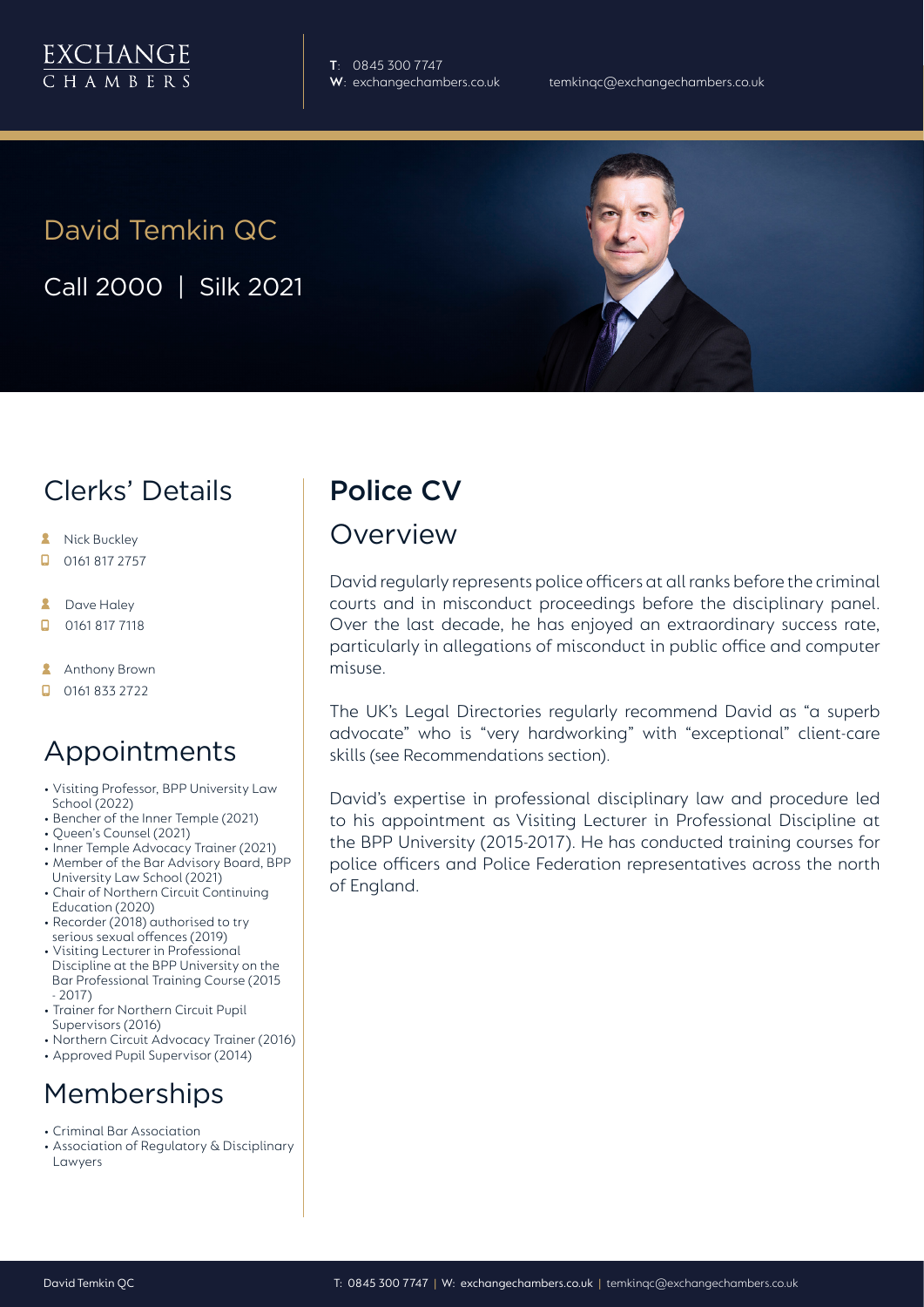

### Recommendations

#### **Legal Directories**

"He is a lovely person to work with who goes above and beyond. He's great with lay clients."

"He is very well accepted by juries." **Chambers and Partners 2022**

'David's attention to detail is extraordinary. The patience and understanding shown with sometimes difficult individuals makes him stand out from others. Nothing is ever too much trouble.'

#### **The Legal 500 2022**

"A superb advocate."

"He is a smooth performer and is great with clients."

"He is thorough, meticulous and courageous." **Chambers and Partners 2021**

"Widely and rightly regarded as the model senior junior of the circuit, he is an extremely effective communicator."

#### **The Legal 500 2021**

"His client-care skills are exceptional and he is so diligent in his preparation. He's always refreshingly calm."

"Extraordinarily good, with a very friendly and affable manner." **Chambers and Partners 2020**

"Knowledgeable with regards to all aspects of the law and an exceptional jury advocate."

#### **The Legal 500 2020**

"A great advocate; judges respect him." **The Legal 500 2018/19**

"Very hardworking and a great lawyer." **The Legal 500 2017**

**Instructing Solicitor Testimonials**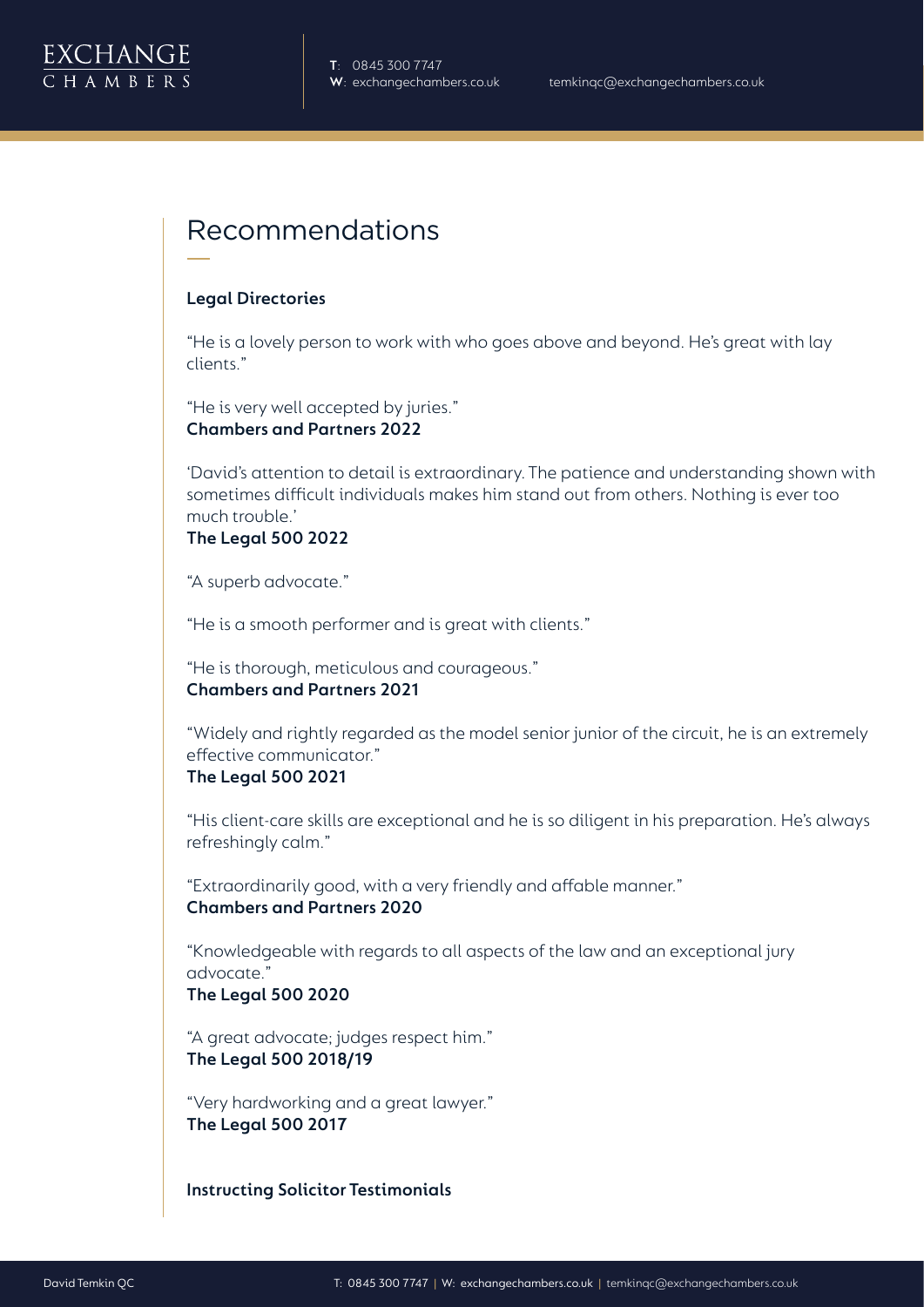"David Temkin is one of the brightest barristers I know."

"David is our first choice to instruct in our most complex cases."

"The meticulous preparation that David undertakes for each and every case has proved absolutely invaluable time and time again."

"The assistance David provides to us as instructing solicitors and the rapport he establishes with clients reaffirms our decision to instruct him."

"The case involved the assimilation of a plethora of expert evidence and David impressed us with his unflappable style and clear presentation."

"David is always willing to go the extra mile to deliver advice via email and telephone out of office hours."

"It was largely due to David's expertise and tenacity that the case was finally resolved."

"David is good at putting people at their ease, is able to explain matters in layman's language and is refreshingly "down to earth"."

"Nothing seemed like too much trouble for him. He was professional yet extremely personable."

## Beyond the Bar

Trainer on courses around the UK for Healthcare Professionals and Medical Expert Witnesses

Junior of the Northern Circuit (2003)

Past winner of The Times Newspaper/Thomson Holidays Young Travel Writer of the Year

Drumming

## Education

Oxford University, BA Hons, Modern History, 1991-1994

Open University, Post-Graduate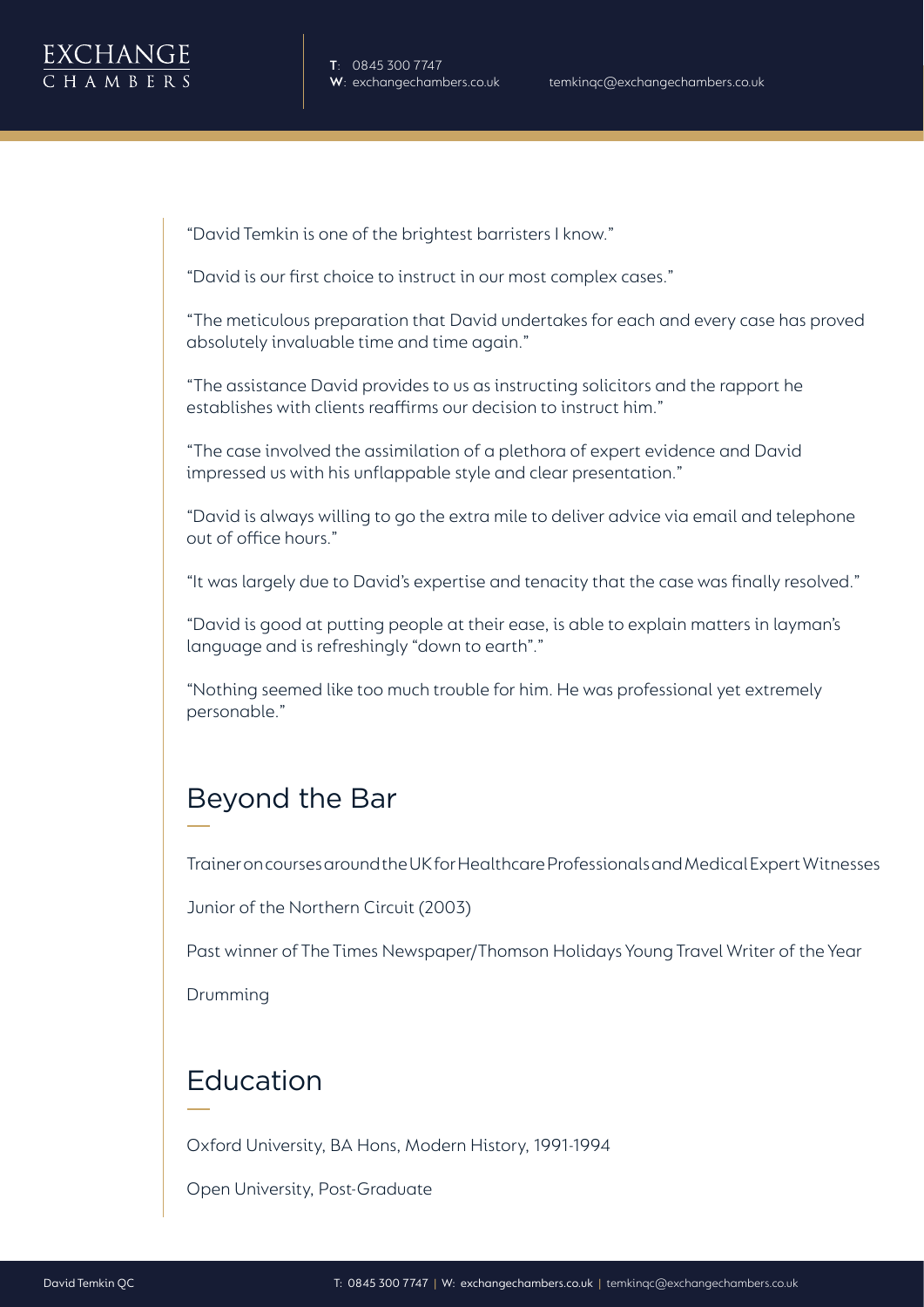Certificate In Education, 1995

City University, Graduate Diploma In Law, 1997-1998

Inns of Court School of Law, Bar Vocational Course, 1998-1999

## Cases

*R v A (2021)* – ongoing case – officer facing trial for serious violence in a city-centre nightclub (defending)

*R v C (2021)* – ongoing case – officer facing Crown Court trial for possessing extreme pornographic images on his work mobile telephone (defending)

*R v C (2021)* – ongoing case – misconduct in public office, computer misuse and allegations of perverting the course of justice – officer accused of tampering with evidence and giving a false statement in order to protect those close to him (defending)

**Constable W (2020)** – successfully represented a family liaison officer at his disciplinary hearing – the officer had engaged in a lengthy romantic relationship with a civilian in his charge – David persuaded the panel to reject the Appropriate Authority's submissions – the officer retained his job and was issued with a final written warning (defending)

*R v C (2020) –* ongoing case – officer facing Crown Court trial for possessing extreme pornographic images on his work mobile telephone (defending)

*R v C (2020)* – ongoing case – misconduct in public office, computer misuse and allegations of perverting the course of justice – officer accused of tampering with evidence and giving a false statement in order to protect those close to him (defending)

**Constable G (2020)** - David's detailed Reg 45 response successfully brought about a reversal of the Appropriate Authority's decision to fast track Constable G at a Special Case Hearing – David's cogent written submissions led to the Appropriate Authority conceding that fairness and natural justice required a Standard Hearing under Part 4 of the Regulations (defending)

*R v M (2020)* – conspiracy to commit misconduct in public office by accessing and disclosing intelligence (defending)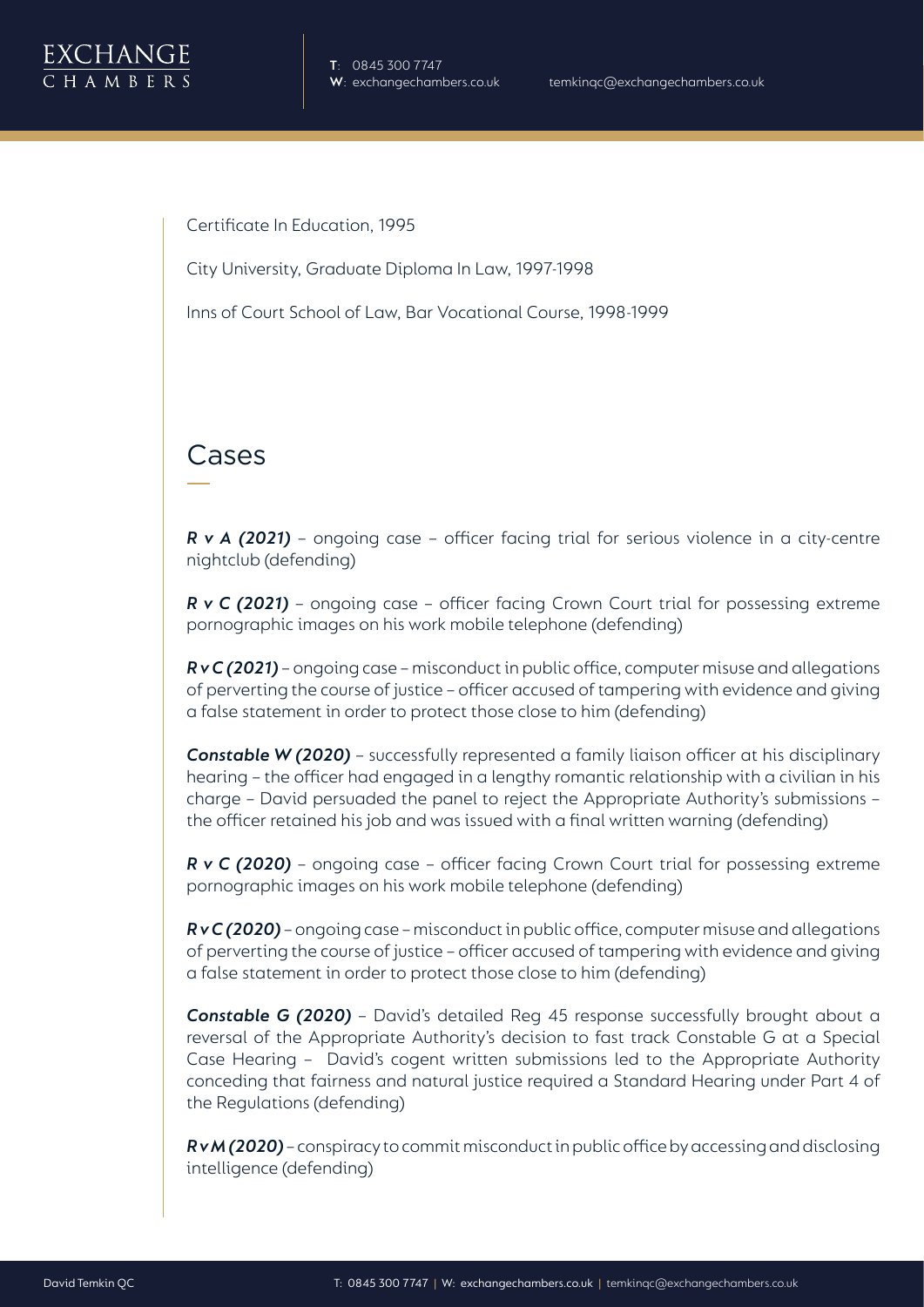*R v E (2020)* – police officer facing trial for historic sexual offences against family members (defending)

*Constable F (2020)* – allegations of breach of professional standards – discreditable conduct/fitness for work, based on officer's alleged drunken and abusive behaviour at a nightclub (defending)

*R v T (2020)* – misconduct in public office and unlawful accessing of police database to obtain personal information and to facilitate meetings with sex workers for no policing purpose (defending)

*R v C (2020)* – the UK's second prosecution under s.26 Criminal Justice and Courts Act 2015 – improperly exercising the powers and privileges of a police constable by accessing police databases - sharing intelligence with the criminal fraternity for financial gain (defending)

*R v M (2019)* – successfully represented police officer facing trial for rape, controlling/ coercive behaviour and perverting the course of justice – allegation of sexual offences against a police colleague – David's carefully-drafted defence statement and, in conjunction with his instructing solicitor, continuous pressure for full disclosure led to the Crown offering no evidence against his client (defending)

*R v M (2019)* – represented one of a number of police officers at trial for conspiracy to pervert the course of justice by manipulation of an identification procedure (defending, as led junior counsel)

**Constable R (2018)** – successful result after full misconduct hearing – allegations of breach of professional standards - theft of equipment from police station – found not proved (defending)

*R v B (2017)* - misconduct in public office – client had failed properly to investigate a number of crimes, had recorded false information on police logs and had fabricated witness statements (defending)

*R v H (2016)* – senior detective constable acquitted on all charges of computer misuse after trial; the Crown identified a total of 896 audit records that were relied upon to suggest that the detective had accessed the police computer system without authorization and for his own purposes between 2013 and 2015 (defending)

*R v M (2016)* – serving police officer facing seven counts of misconduct in public office arising from allegations of sexual activity with female witnesses in domestic violence cases he was investigating (defending)

*R v C (2015)* – successful abuse of process argument ensuring the acquittal of a senior detective constable facing serious allegations of stalking (defending)

*R v C (2015)* – unanimous acquittal by the jury of serving detective constable charged with